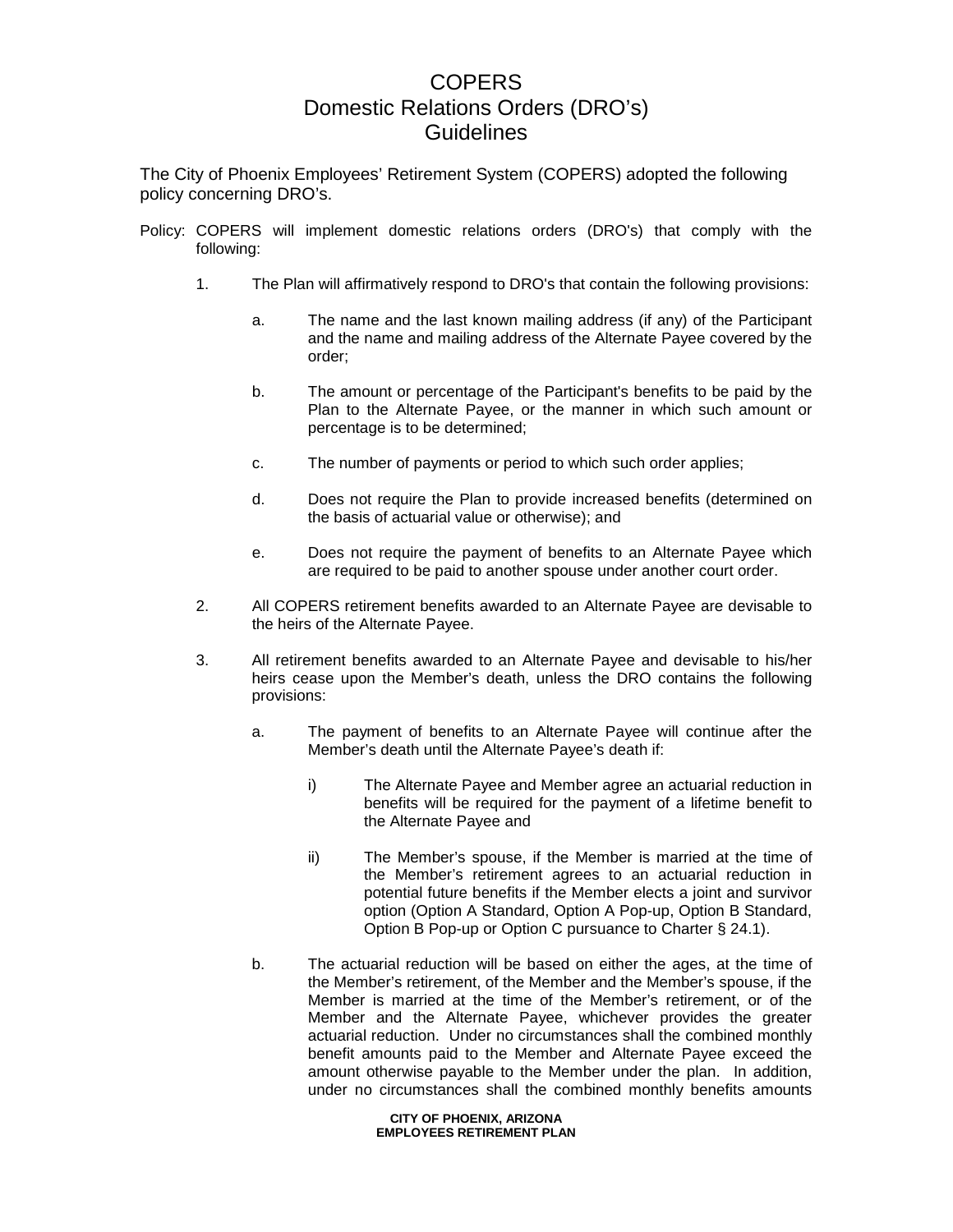paid to the surviving Spouse and Alternate Payee exceed the amount otherwise payable to the surviving Spouse under the Plan.

- c. If the Member is married at the time of the Member's retirement and the Member's spouse does not agree to an actuarial reduction of potential future benefits, payments to the Alternate Payee will cease upon the Member's death.
- 4. Neither an Alternate Payee nor his/her heirs are entitled to a survivor's (widow's/widower's) pension.
- 5. A child's pension cannot be awarded to persons or for periods or in amounts different from those specified by the COPERS plan.
- 6. The COPERS anti-alienation provision (§ 37.1) precludes a COPERS member or Alternate Payee from assigning their rights to COPERS benefits to any third parties.
- 7. The Plan will not participate in the allocation formula between the parties other than to verify that the DRO complies with the Plan terms and contains sufficient clarity that the formula for dividing benefits may be properly applied when benefits are due.
- 8. The Plan will require that provisions be contained in the DRO that specify that in the event of a conflict between the terms and conditions of the DRO and the Plan, as it currently reads or as same may be amended from time to time, the Plan will prevail over any inconsistent provision of the DRO (i.e., the divestiture provisions).
- 9. In the event that a party refuses to adopt the Plan's requested language for a domestic relations order, the Plan will reject the order for non-compliance with the Plan's domestic relations order requirements.

Attached hereto is a proposed domestic relations order section addressing division of the Plan benefits which may be provided to parties, or their counsel, seeking advice for DRO's dealing with the Plan.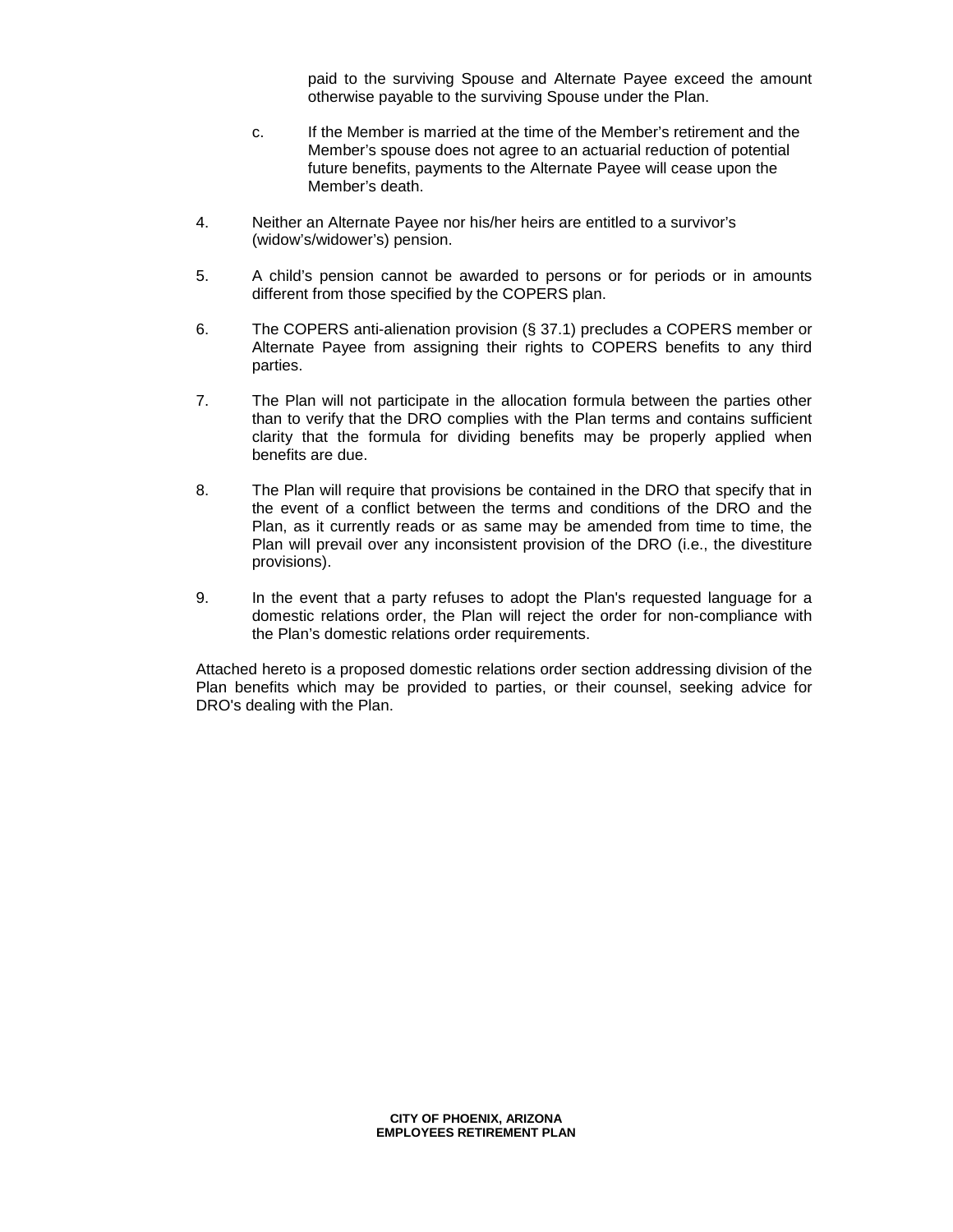## CITY OF PHOENIX EMPLOYEES' RETIREMENT PLAN

It is specifically intended that this Property Settlement Agreement and Decree shall allocate the parties' respective interest in the defined benefit pension plan ("Plan") adopted by the City of Phoenix Employees' Retirement System.

A. (Employee's Name) is the Participant, and (Spouse's Name) is the Alternate Payee under the Plan. Participant's social security number is

\_\_\_\_\_\_\_\_\_\_\_\_\_\_\_\_ with residence at \_\_\_\_\_\_\_\_\_\_\_\_\_\_\_\_\_\_\_\_\_\_\_\_\_\_\_\_\_\_\_\_.

Alternate Payee's social security number is \_\_\_\_\_\_\_\_\_\_\_\_\_\_\_\_ with residence at

**EXALGE 2015** Each is hereby responsible for notification to the Plan of any change in address.

B. Participant and Alternate Payee (the "Parties") were married on \_\_\_\_\_\_\_\_\_\_\_\_\_\_\_\_\_\_, and divorced on \_\_\_\_\_\_\_\_\_\_\_\_\_\_. Participant has been a member of the Plan from \_\_\_\_\_\_\_\_\_\_\_\_\_\_\_\_\_\_\_\_\_\_\_\_\_\_\_\_\_\_\_.

C. The amount or percentage and the manner of determination of the benefits to be paid by the Plan to the Alternate Payee shall be as follows: [Note: The Plan does not participate in the allocation process other than to demand sufficient clarity in the order upon which the Plan may calculate the benefit division if and when payable. Your attention is, however, directed to a full discussion of the issue by the courts in Koelsch v. Koelsch, 148 Ariz. 176, 713 P. 2d 1234 (1986): Parada v. Parada, 196 Ariz. 428, 999 P.2d 184 (2000); Snyder v. Tucson Police, 198 Ariz. 239, 8 P.3d 1153 (App. 2001); and Cooper v. Cooper, 167 Ariz. 482, 808 P.2d 1234 (App. 1991)].

D. The number of payments or period to which this order applies shall be \_\_\_\_\_\_\_\_\_\_\_\_\_\_\_\_\_\_\_\_\_\_.

E. This Order applies to the Plan in which Participant has an interest.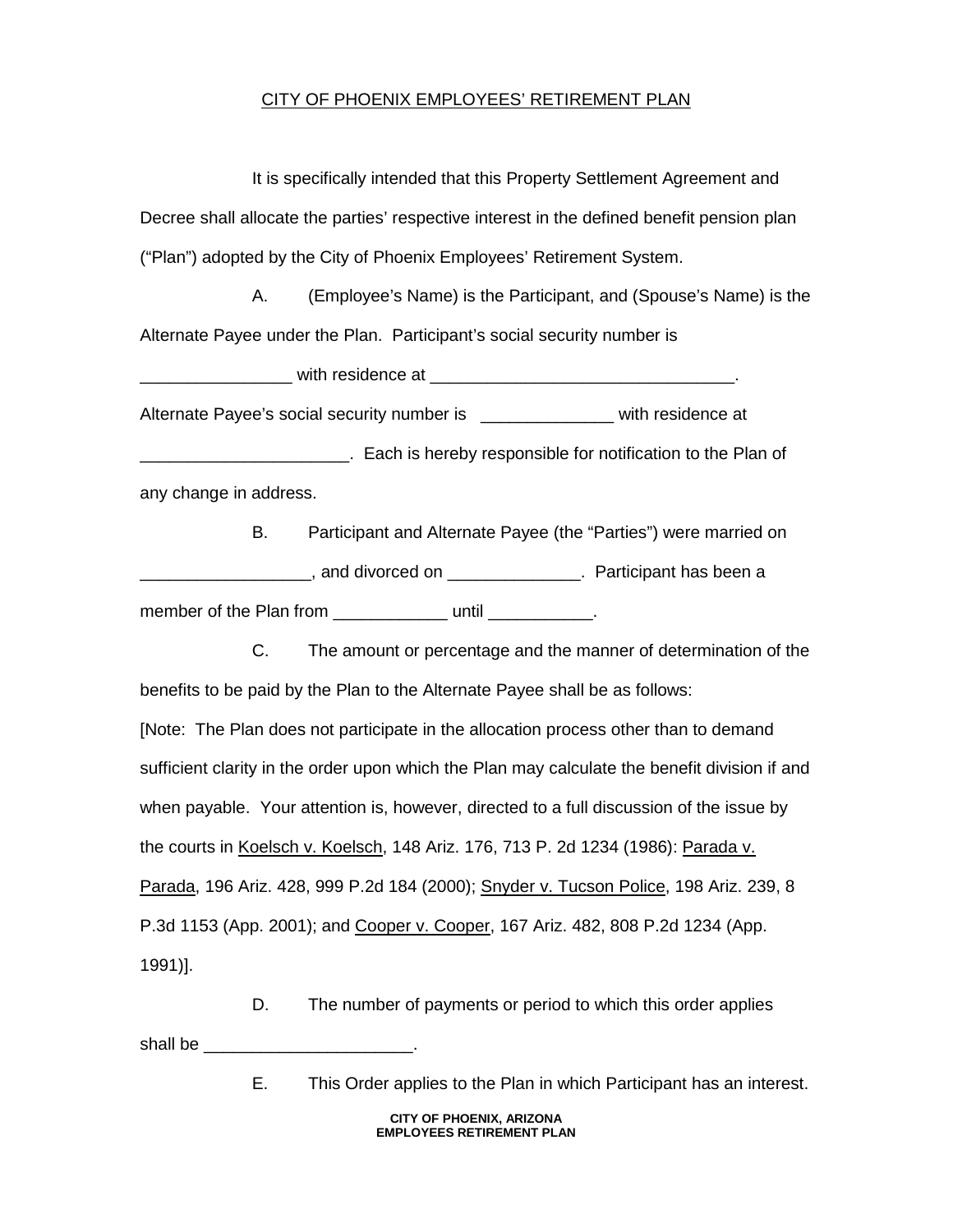F. This Order shall not: (1) require the Plan to presently provide any type or form of benefit or any option not otherwise provided under the Plan; or (2) require the Plan to provide any future benefits or payment options contrary to the terms and conditions of the Plan or, as same may be amended from time to time, at the time any said benefits or payments are due and payable, or (3) require the Plan to make payments to an Alternate Payee which are required to be paid to another person under another Court Order.

G. Under no circumstances shall the combined monthly benefit amounts paid to Participant and Alternate Payee exceed the amount otherwise payable to Participant under the Plan.

H. The Parties acknowledge that the Plan contains terms and conditions providing considerable variable contingencies including, but not necessarily limited to, divestiture of the Alternate Payee's interest upon remarriage and/or death of the Participant prior to retirement. It is understood and agreed by the Parties that the terms and conditions of the Plan, as it currently exists, or as same may from time to time be amended, shall be controlling of the interest of the Participant and Alternate Payee. To the extent of any conflict between the terms and conditions of the Plan and the provisions of the Order, the Plan shall control.

I. This order applies to (Contributions and/or future monthly benefit).

J. The Alternate Payee (is or is not) entitled to future increases. Choose one of the following:

K. All retirement benefits awarded to an Alternate Payee and devisable to his/her heirs cease upon the Member's death:

OR

K. The payment of benefits to an Alternate Payee will continue after the Member's death until the Alternate Payee's death if: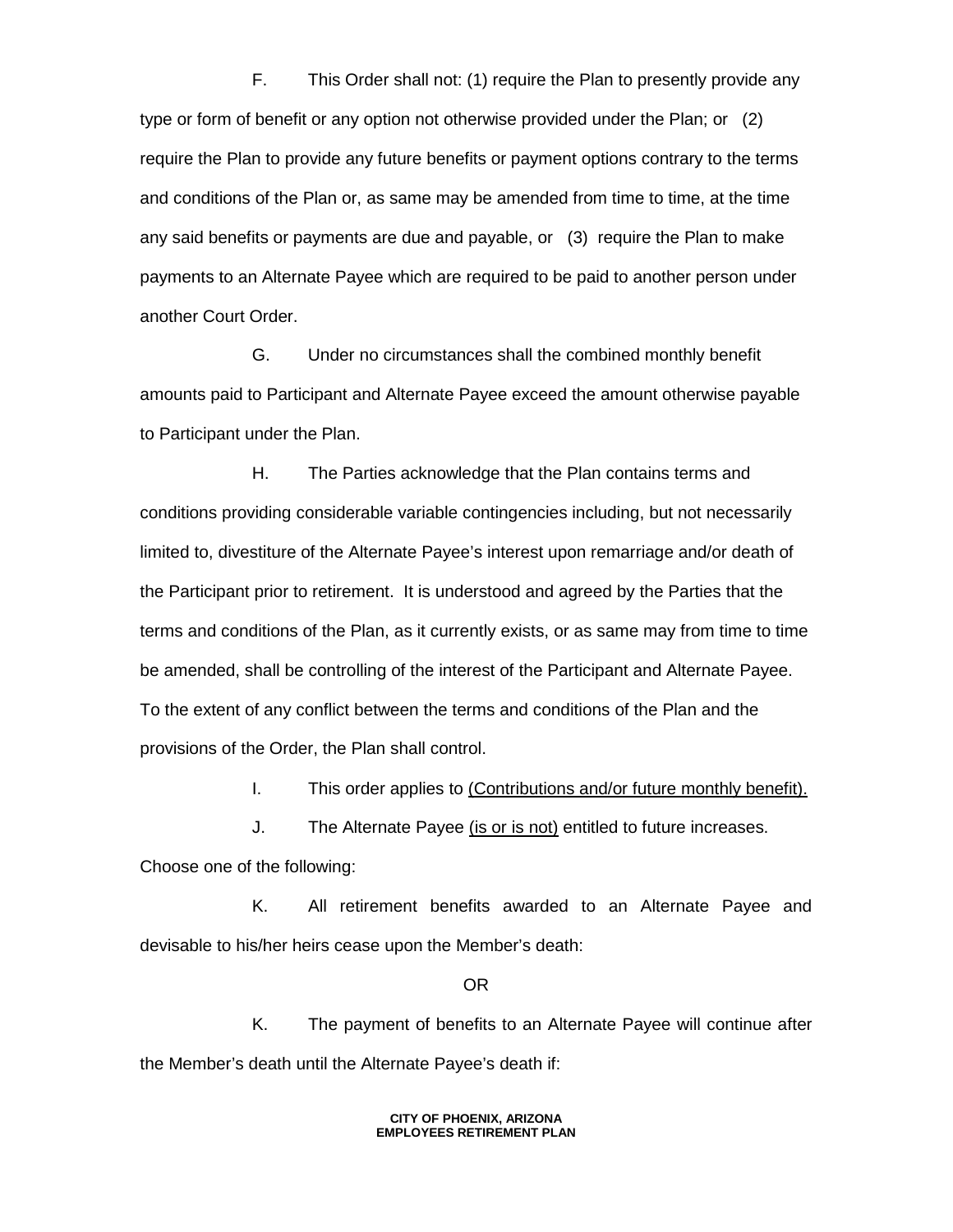- iii) The Alternate Payee and Member agree that an actuarial reduction in benefits will be required for the payment of a lifetime benefit to the Alternate Payee and
- iv) The Member's spouse, if the Member is married at the time of the Member's retirement, agrees to an actuarial reduction in potential future benefits if the Member elects a joint and survivor option (Option A Standard, Option A Pop-up, Option B Standard, Option B Pop-up or Option C pursuance to Charter § 24.1).
- 1. The actuarial reduction will be based on either the ages, at the time of the Member's retirement, of the Member and the Member's spouse, if the Member is married at the time of the Member's retirement, or of the Member and the Alternate Payee, whichever provides the greater actuarial reduction. Under no circumstances shall the combined monthly benefit amounts paid to the Member and Alternate Payee exceed the amount otherwise payable to the Member under the plan. In addition, under no circumstances shall the combined monthly benefits amounts paid to the surviving Spouse and Alternate Payee exceed the amount otherwise payable to the surviving Spouse under the Plan.
- 2. If the Member is married at the time of the Member's retirement and the Member's spouse does not agree to an actuarial reduction of potential future benefits, payments to the Alternate Payee will cease upon the Member's death.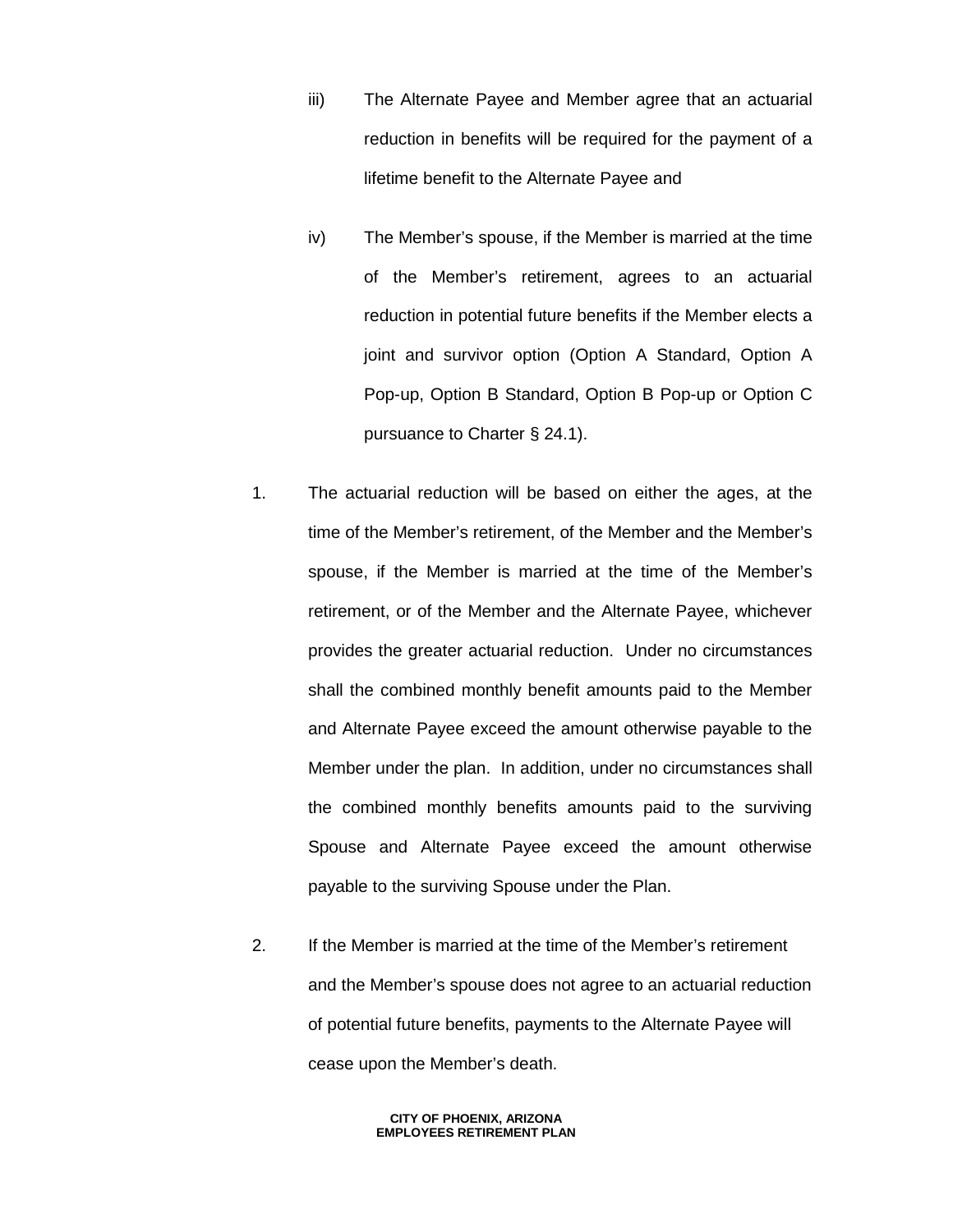## **DOMESTIC RELATIONS ORDER SPOUSAL CONSENT FORM – Adopted 10/28/09**

Board policy (as amended) in parts provides that a Domestic Relations Order (DRO) may contain the following provisions concerning benefits payable to an alternate payee (former spouse of retiring member):

The payment of benefits to an alternate payee will continue after the member's death until the alternate payee's death if:

- a. The alternate payee and member agree, via a certified DRO, that an actuarial reduction in benefits will be required for the payment of a lifetime benefit to the alternate payee; and
- b. The member's spouse, if the member is married at the time of the member's retirement, agrees to an actuarial reduction in potential future benefits if the member elects a joint and survivor option (retirement options are explained on Page 2 of this application).

The actuarial reduction will be based on either the ages, at the time of the Member's retirement, of the Member and the Member's spouse, if the Member is married at the time of the Member's retirement, or of the Member and the Alternate Payee, whichever provides the greater actuarial reduction. Under no circumstances shall the combined monthly benefit amounts paid to the Member and Alternate Payee exceed the amount otherwise payable to the Member under the plan. Under no circumstances shall the combined monthly benefits amounts paid to the surviving Spouse and Alternate Payee exceed the amount otherwise payable to the surviving Spouse under the Plan.

If the member is married at the time of the member's retirement and the member's spouse does not agree to an actuarial reduction of potential future benefits, payments to the alternate payee will cease upon the member's death.

If the member has a certified DRO with these provisions, it is necessary that legally married members applying for retirement benefits under the City of Phoenix Employees' Retirement System (the "City Retirement System") must obtain his/her spouse's agreement through this "DOMESTIC RELATIONS ORDER SPOUSAL CONSENT FORM." The language below, therefore, is an expressed agreement to and understanding of an actuarial reduction of future benefits.

## **CONSENT**

|               | legally married to |                             | as of this date, |
|---------------|--------------------|-----------------------------|------------------|
| Spouse's Name |                    | Retirement Applicant's Name |                  |

hereby acknowledge and **consent to an actuarial reduction of potential future benefits.** 

I hereby release the City Retirement System, the City Retirement System Board, the City, or any of their predecessors, successors, assigns, agents, officials, officers, employees, representatives and attorneys from any and all causes of action in law or in equity, contracts, agreements, promises, claims, liability, demands, costs or expenses of any nature, fixed or contingent, that may be asserted as a result of this consent. I further understand that I will no longer have any claims against the City Retirement System, the City Retirement System Board, the City, or any of their predecessors, successors, assigns, agents, officials, officers, employees, representatives and attorneys with respect to the actuarial reduction of potential future benefits, whether based on tort, contract, express or implied, constitutional provisions, or any federal, state or local law, statute, charter, ordinance or regulation.

**I acknowledge that I have read this consent, I am fully aware of its contents and of its legal effect, that this application recites the rights I am giving up, and that this consent is made freely, without coercion, and based on my own judgment and not in reliance upon any representations or promises made by any party, other than those contained herein.**